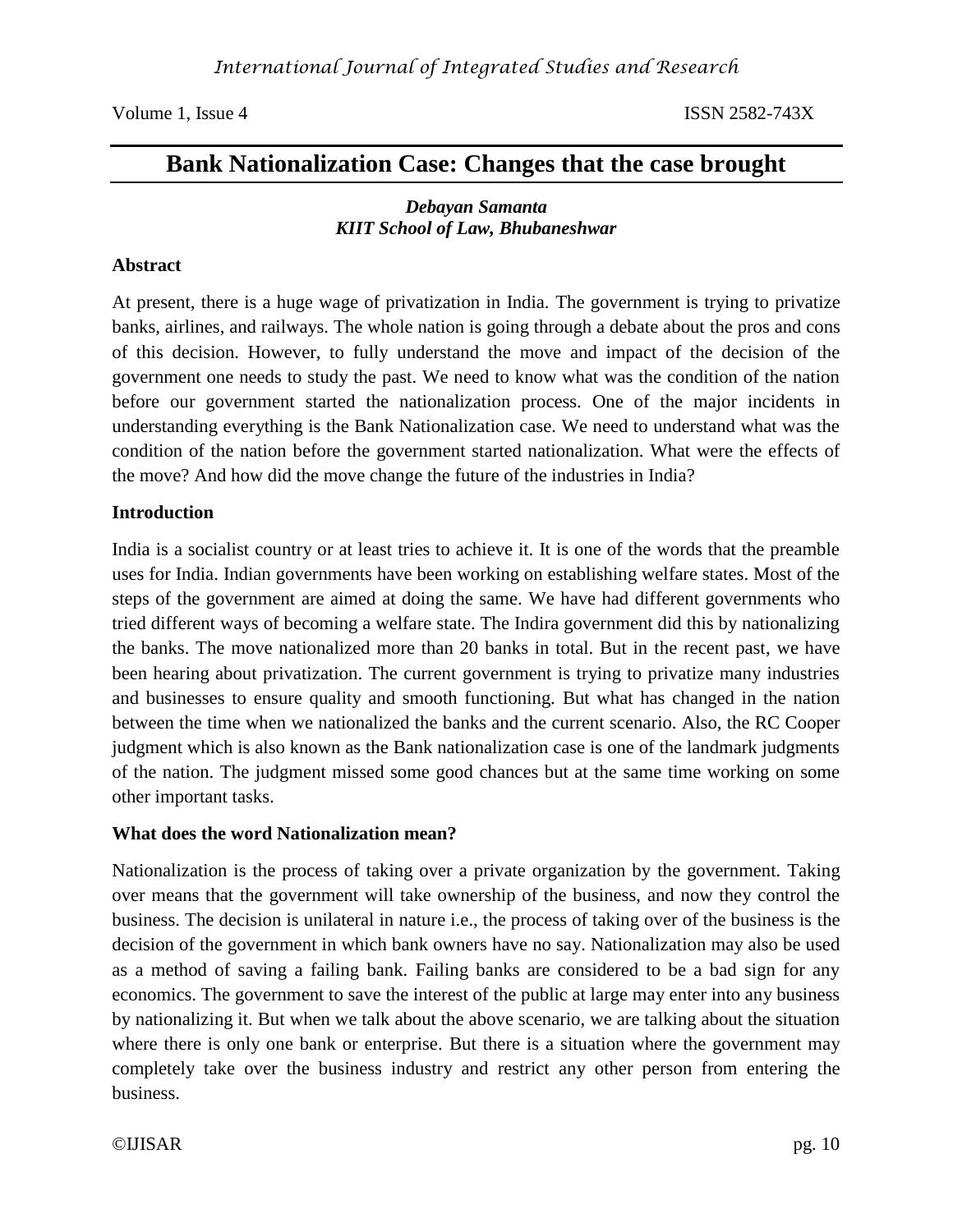In India, the bank nationalization happened on the midnight of July 19, 1969. Bank nationalization was the brainchild of former Prime Minister, Indira Gandhi. It has been 52 years since the decision was taken by the government. Indira Gandhi had nationalized 14 major banks of the country. Banks that were nationalized, actually held over 85% of the bank deposits of the nation. By the end of the 1980s, 6 more banks were nationalized.

## **What was the condition before nationalization?**

Before the banks were nationalized by the Indira government, there were some steps taken by the government to improve the condition of the banks. These steps were the brainchild of the then finance minister, Morarji Desai. It was Mr. Desai who gave the idea of '*social control of banks*' 1 . The government bought Banking Laws Amendment Act (1968). In this amendment, the government ordered the banks to change their laws and prohibit them from sanctioning the loan to their directors. The amendment also introduced a 'National Credit Council'. If anyone reads the way the new nationalization happened, the major reason was to sync the banking sector with the goals of socialism. RBI's history shows that the idea of nationalization originated in the year 1948. The government nationalized the insurance sector way back in the year 1956. SBI was also nationalized in 1955. The nation's economical condition was in the best state. We have had fought a war with China in 1962. And 3 years later, in 1965 we were fighting a war against Pakistan. India had already encountered two droughts in the 1960s. GDP was falling and the inflation rates were skyrocketing. The foreign exchange had also declined during the financial year 1964-65. During the same financial year, the government of India devalued the Rupee. Export duties were also increased in the nation. One of the major reasons that people usually ignore the need for nationalization was the condition of the agricultural sector. There was a high part of the Indian public involved in agriculture, and yet they were not financially strong. Banks were not interested in giving them loans as returns were not guaranteed. All these reasons made the government decide to nationalize the banks.

## **Facts of the Bank Nationalization case:**

The acting president of India during 1969, promulgated the Banking Companies (Acquisition and Transfer of Undertakings) ordinance. The power to do so has been given in article 123(1) of the Indian Constitution. As an effect of the ordinance, 14 private banks were nationalized. The Central Bank of India was one of the banks which were nationalized. The parliament passed the Banking Companies Act as soon as they sat for the monsoon session. The ordinance which was passed and the new act were exactly copied in the new act. Director of the Central Bank of India,

 $\overline{\phantom{a}}$ <sup>1</sup> Amol Agrawal, "Why Indira Gandhi Nationalised India's Banks", Bloomberg (July 12,2019), https://www.bloombergquint.com/opinion/why-indira-gandhi-nationalised-indias-banks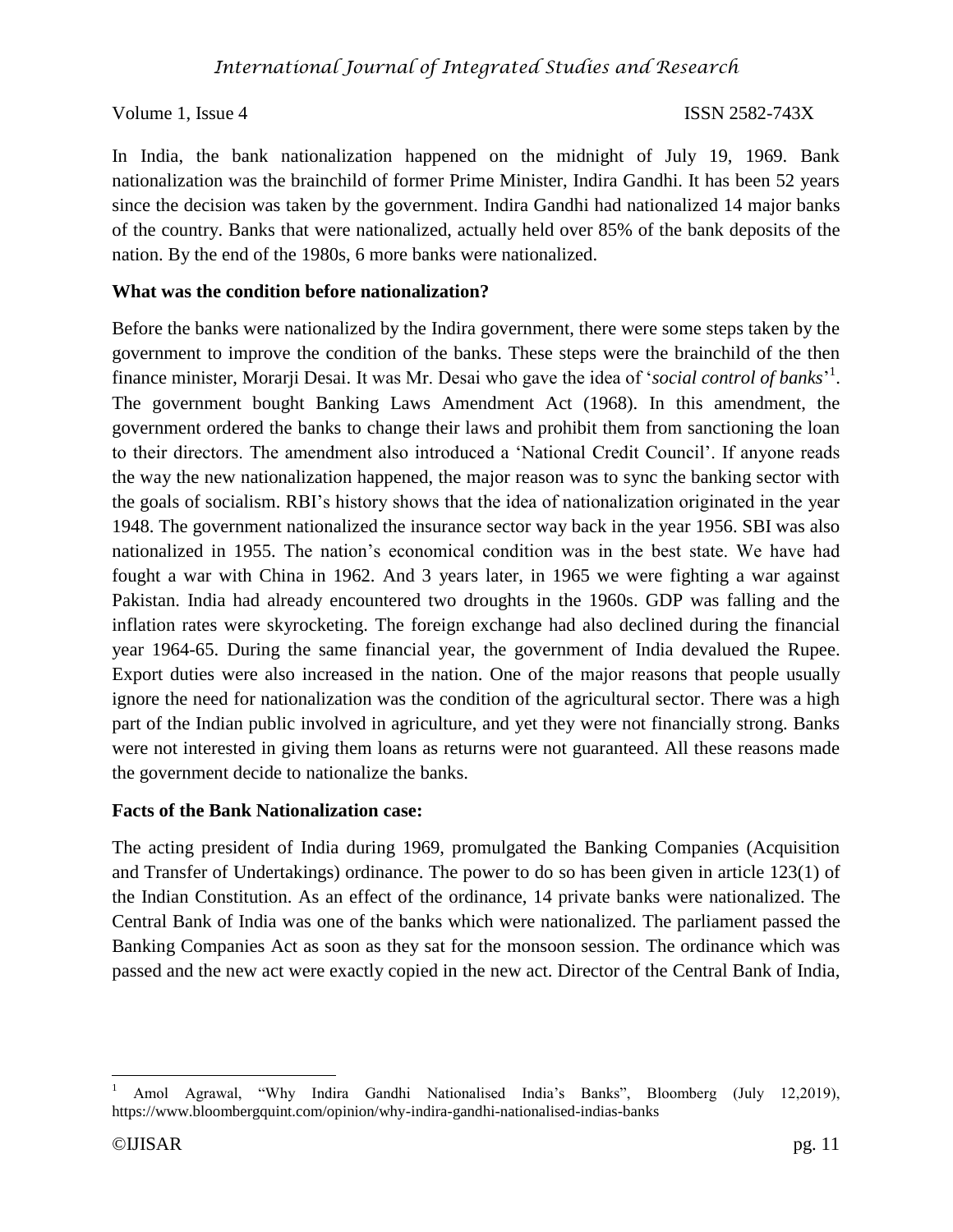Mr. R.C. Cooper<sup>2</sup> challenged the ordinance based on which nationalization was happening. The issues in the case were:

- 1. Whether the act in question violated Article  $19(1)(g)$ , and Article  $31(2)$  of the Indian constitution?
- 2. Whether the ordinance was properly made or not?
- 3. Whether the act formulated was within the powers of the parliament?
- 4. Whether a shareholder could file a Writ petition for the violation of his Fundamental Rights when the company in which he is a shareholder is acquired by the Government?

**Arguments by the Petitioner:** The petitioner was represented by Mr. Nani Palkhiwala. He argued that the petitioner was filing the writ petition as a citizen of India and not as a representative of his company.

The next argument of Mr. Nani was regarding the fact that the president is given the power to pass an ordinance when the parliament is not in session and there is an absolute necessity of making a law. The ordinance was passed when the parliament was just 2 days away from starting its session. This seemed like an abuse of Article 123(1).

The next issue in dispute was whether the parliament was competent to make the impugned law? There are 3 lists in the Indian constitution that prescribe the topics that state or central government will face. The first one is the Union list, the second is the state list and the last one is the concurrent list. Mr. Palkiwala argued that the central government was only allowed to make the laws on 'banking' as defined by the Banking Regulations Act, 1949. The said act was beyond that limit.

Also, the petitioner argued that the government's takeover of the banks was against the fundamental right to property. (The right to property was a fundamental right at the time of this case and had not been removed till then).

**Arguments by Defendant:** The defendant contested that the writ petition was not maintainable in the court as it was filed to claim the rights of the company. As per the Indian Citizenship Act,1955 a company was not a citizen of the country. The government's representative said that regarding article 123, the powers of the president were subjective. The words 'if he felt' were used in the article. This meant that the necessity of the law was to be decided by the president.

Defendant also argued that nationalization was a necessary step for achieving the socialist aims. It was an obligation on the state to do this. Hence, they asked the court to interpret the word 'banking' as not limited to just what the Banking Act defined it as. Defendant wanted the court to interpret the word in the widest interpretation possible. They also argued about the mutual

 $\overline{\phantom{a}}$  $2^2$  R.C. Cooper V. Union of India, AIR 1970 SC 564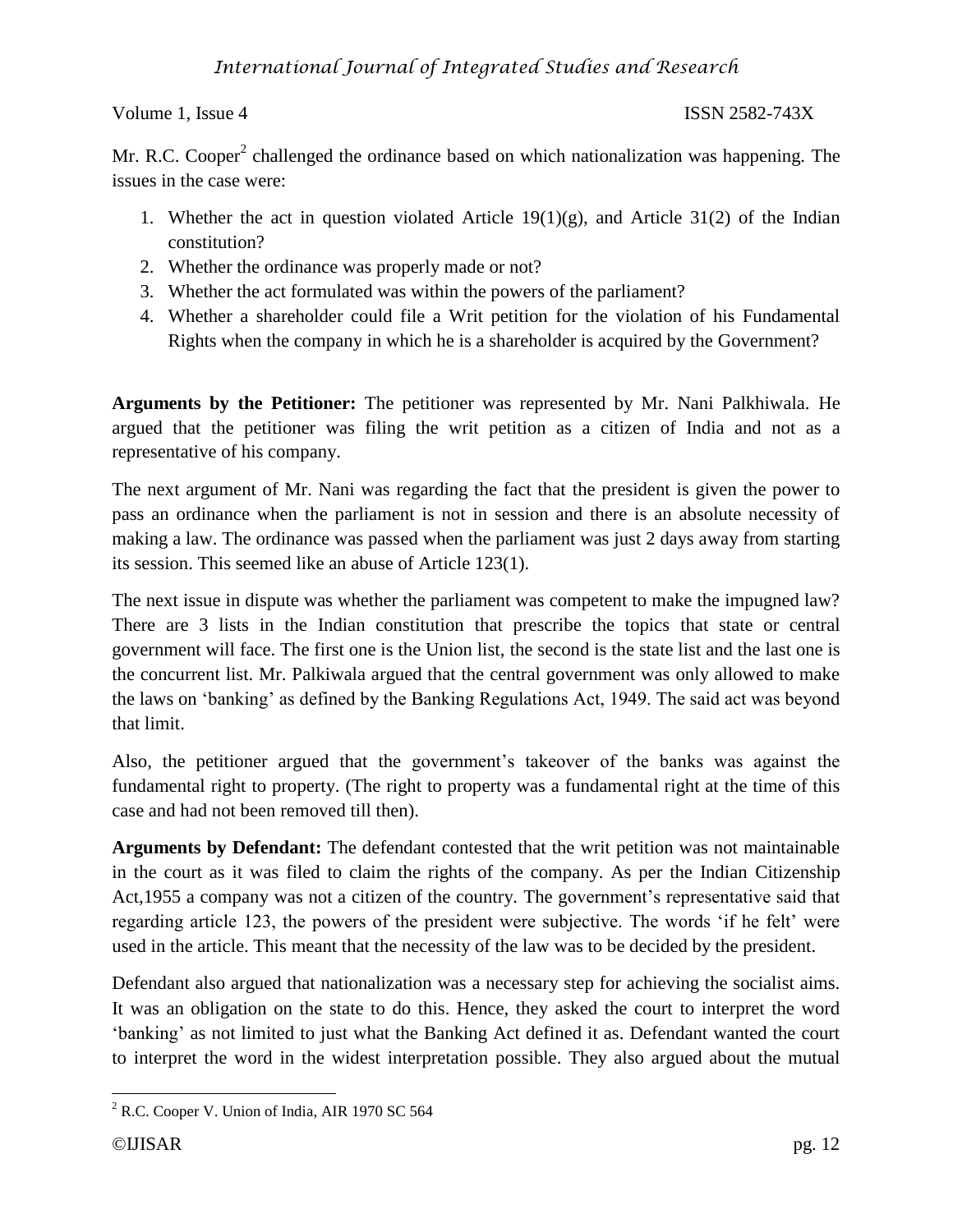# *International Journal of Integrated Studies and Research*

Volume 1, Issue 4 ISSN 2582-743X

exclusivity of fundamental rights. The point of mutual exclusivity was backed by the case of *A.K. Gopalan V. State of Madaras<sup>3</sup>* . The defendant contested that the said act was not in violation of Article 19(1)(g) because it fell within the ambit of Article 31.

# **Judgment**

The judgment was delivered by the Supreme Court on  $2<sup>nd</sup>$  February 1970. Justice A.N. Ray was the only dissenting judge. All the other judges held that there was no right of the shareholder to move to the court for implementation of fundamental rights in the name of the company they represent.

One of the main highlights of this case was the overruling of the 'Mutual Exclusivity' theory. The court held that the violation of fundamental rights cannot be overlooked just because of some technicality.

Regarding the question of the validity of the ordinance, the court held that the ordinance had been converted into an act. hence, now it was unnecessary to talk about the validity of the ordinance.

The court said that the act was not in violation of the rights guaranteed under Article  $19(1)(g)$ . But the court found the act to be violating article 14. The act barred 14 banks from carrying any banking activities, but strangely there was no reason given to explain this act. Various banks were not stopped from practicing the same business. It was hence arbitrary to not allow a certain bank to work without doing a reasonable classification.

Justice Ray gave a dissenting opinion in the judgment. He said that the only way that one could challenge the president's ordinance was based on malafide intentions. Hence, the passing of any ordinance just 2 days before the session began was not the basis on which an ordinance can be challenged. He upheld the 'mutual exclusivity theory'.

## **Influence of the case on India**

The nationalization of banks was one of the biggest steps that the Indira government took. In one of her famous speeches to the nation, she said that "*Control over the commanding heights of the economy is necessary, particularly in a poor country where it is extremely difficult to mobilize adequate resources for development.*" 4 . Banks that were before nationalization catering to the rich and economically stronger were now working for helping the poor and needy. There were many benefits that India got from nationalization. The 20 nationalized banks formed a strong team of Public Sector Banks. The banks moved from 'class banking' to 'mass banking'. These PSBs were not only acting as the distributor of the banking services. These banks played a real

 $\overline{\phantom{a}}$ <sup>3</sup> A. K. Gopalan Vs. State of Madras, AIR 1950 SC 27

<sup>4</sup> Shruti Rajagopalan, "Robbing a Nation", Thinkpragati  $(15<sup>th</sup>$  August 2017), https://www.thinkpragati.com/opinion/2034/robbing-a-nation/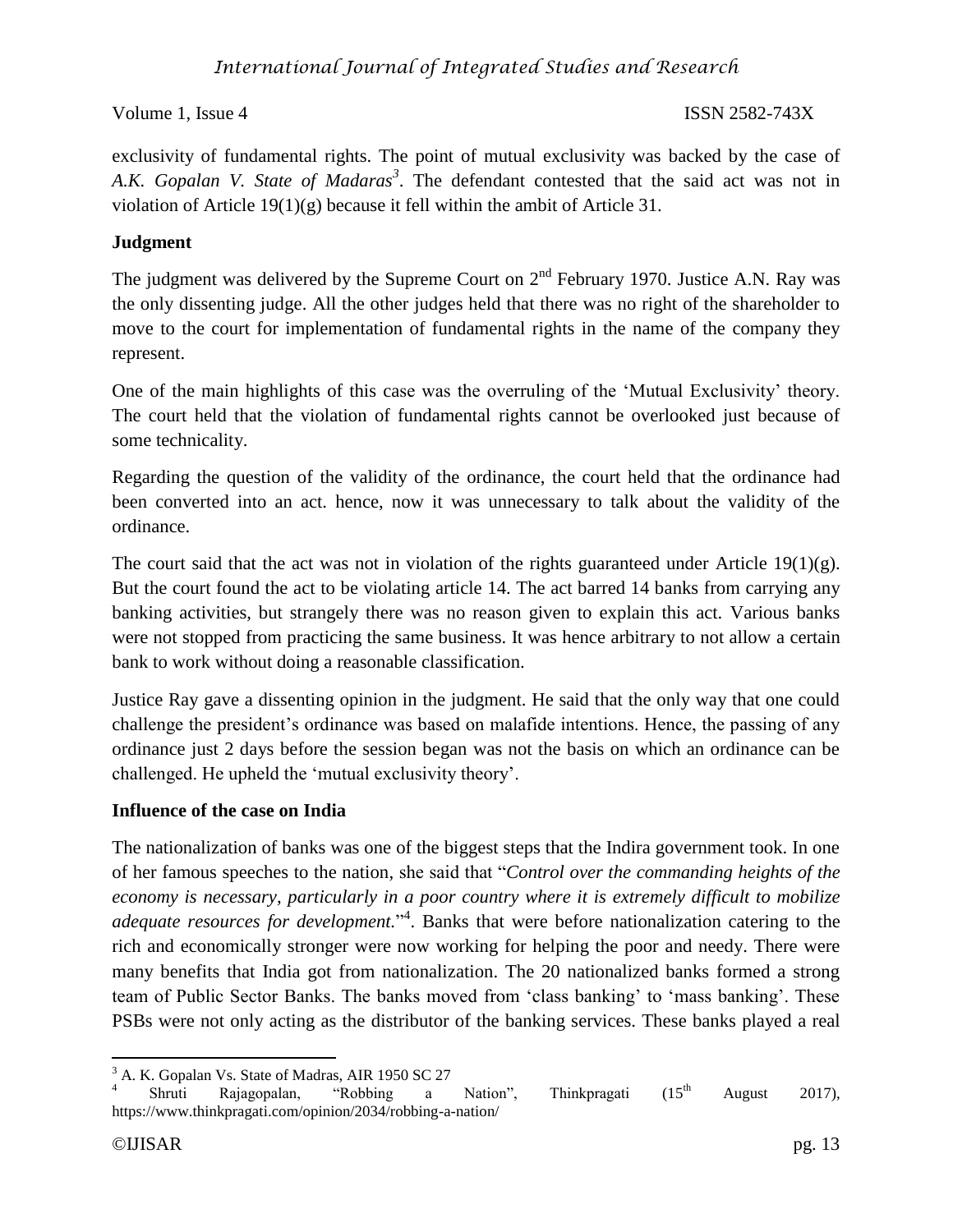and important role in implementing government policies. This is visible from the statistics regarding our nation. the branches of nationalized banks increased from 8k in the 1970s to 1 million in March 2020.<sup>5</sup> The share of rural and semi-urban branches also increased. The biggest benefit of this move was the farmers who wanted money to increase their business but were denied earlier.

# **Significance of the judgment:**

The R.C. Cooper case judgment is considered to be one of the landmarks of the nation. The first thing which this judgment dealt with was the balance between individual rights and socialism. The judgment also dealt with the problems regarding compensation in India. The court had to deal with the question of public purpose. The Supreme court had been deferring the topic in many previous cases, and they did the same in this case. The court here failed to create a doctrine of public purpose. Most of the projects of every government are said to be furthering public purpose. But there is a line that needs to be drawn when we talk about the same projects depriving the rights of individuals. Whether the public purpose or the rights of the individuals, what has to be given prominence will differ from case to case.

The act was held void, and the major cause behind it was compensation. The owners and shareholders of the banks were not given enough compensation after nationalization. Compensation was a fundamental right under article 31 but was ignored by the government. The honorable Supreme court recognized the right to compensation here. Here, we could see the importance being given to the right to property by the court. But in the future, everyone will witness a different approach to the supreme court. The property right will be removed from the fundamental rights.

# **Privatization; The future**

The shift in the policy of the Indian government can be seen by the economic reforms of 1991. Since then, the government has been constantly involved in disinvestment. Slowly and steadily a lot of departments have been privatized. The government has sold its shares in various PSU by the use of IPOs. Privatization in India has been a rare thing and we have no prior example of completely privatizing banks by the government. The current condition of the finances of some banks in India might give one the idea of privatizing. Banks have been making losses for a long time now. Some banks in India are still under restrictive frameworks. This means that their lending, business expansions have been restricted by the government. One has to keep in mind that the government has not been able to earn money in the past few quarters. Hence, they will have to check that also before privatizing banks as they are the source of earning for the government.

 $\overline{\phantom{a}}$ <sup>5</sup> K Srinivasa Rao, "*How bank nationalisation contributed towards banking outreach?*', Financial Express )Jusly  $19<sup>th</sup>$ . 2019). https://www.financialexpress.com/opinion/how-a-move-to-nationalise-banks-contributed-to 19th, 2019), https://www.financialexpress.com/opinion/how-a-move-to-nationalise-banks-contributed-towardsrobust-banking-outreach/1649081/